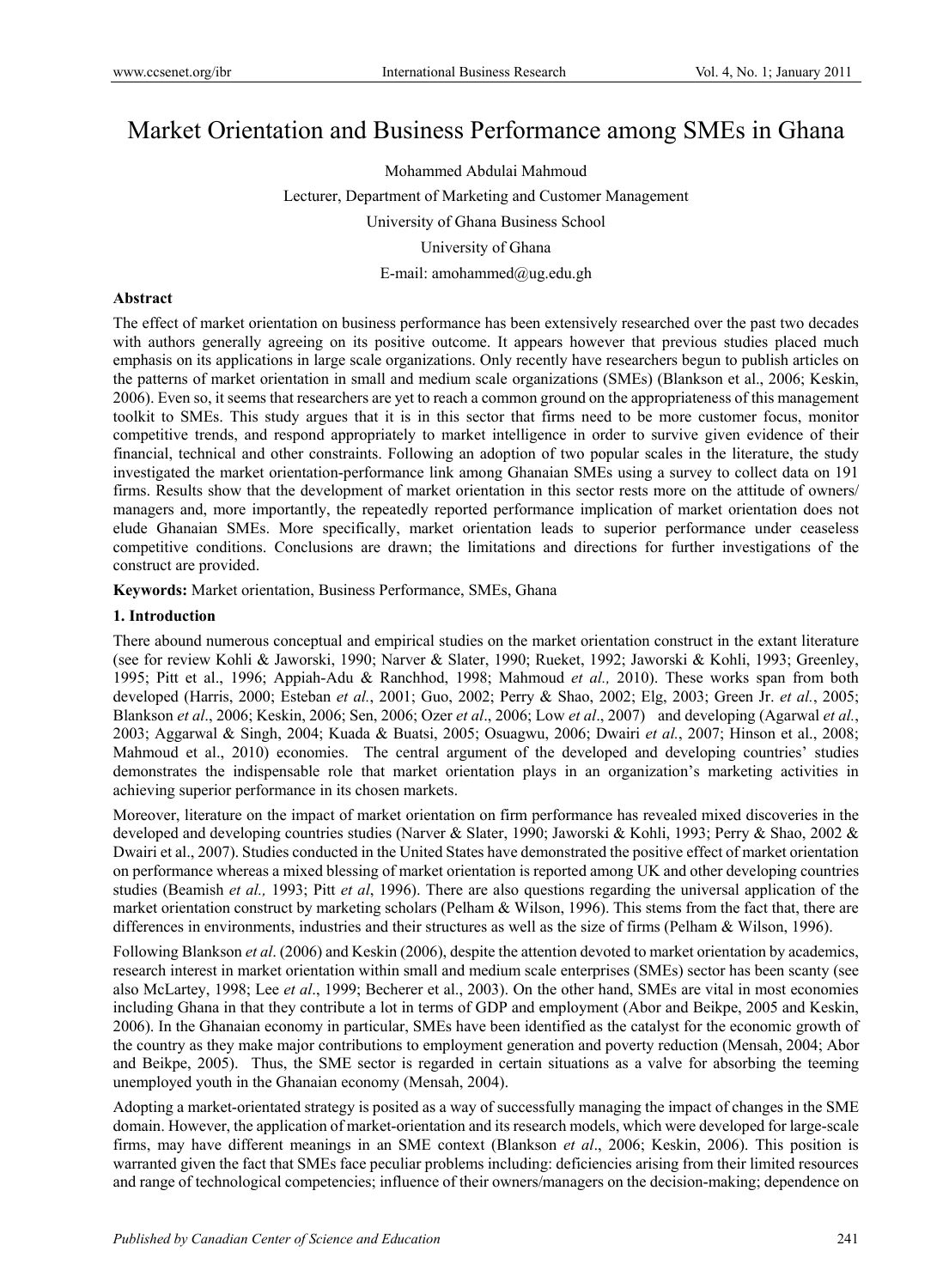small numbers of customers and suppliers; and focus on the efficiency of current operations, among others (Badger et al., 2001). The survival of SMEs has been the focus of a number of recent reports in Ghana, which call for new strategic directions if SMEs wish to sustain their competitiveness and financial success in the future (Ohene-Konadu, 2008).

However, there is lack of enough empirical and conceptual studies of market orientation and business performance among SMEs in Ghana. This may affect policy formulation and implementation in the SMEs domain. This is because the SMEs Owners and Managers may not appreciate the role of market orientation as a strategic tool for quality decision-making in the SME sector. This research attempts to address this gap and contribute to the literature by concentrating on the following research questions: what is the situation of market orientation among Ghanaian SMEs? Do antecedents of market orientation proposed by Jaworski and Kohli, 1993 impact on the SMEs market orientation levels and hence on performance in Ghana? Do environmental factors moderate the relationship between market orientation and business performance among the SMEs in Ghana? In the remainder of the discussions, this paper reviews the framework and theories underpinning market orientation leading to a number of research hypotheses. This is immediately followed by a detail specification of the research methodology. Thereafter, the empirical results are presented and discussed along with managerial implications. The final part of the paper presents some conclusions on the basis of the research findings, outlines some inherent limitations and provides some directions for future research.

### **2. Literature review**

Market orientation is not a new concept in the marketing and management literature. Scholars argued that the postulation by Drucker (1954) that the customer must be the focus of organization's operations and the subsequent support given to this idea by Levitt (1960) that the customer is the reason for the organization's existence were all pointing to the fact that market orientation behavior was necessary at that time. This idea was extended to become known as the marketing concept (McNamara, 1972). Following these developments, the subject market orientation has received a great deal of attention from marketing scholars who have developed, tested and refined market orientation scales for measuring the degree of market orientation that organizations exhibit (see among others, Kohli and Jaworski, 1990; Narver and Slater, 1990; Heart and Diamantopoulos, 1993; Hooley *et al.*, 1998; and Blankson & Stokes, 2002).

While researchers have found congruence between market orientation and business performance (Blankson & Stokes, 2002), there seems to be ambiguity as far as the appreciation as well as the adoption of the market orientation construct by SMEs is concerned (Harris, 1998; McLarty, 1998; Stokes, 2000). The position that market orientation has not been adopted by SMEs may have been supported by Stokes and Blackburn (1999) who contended that whereas traditional marketing concept is conceived of as a deliberate planned process which proceeds from a careful identification of market needs by formal research , and through purposeful development of new offerings to the market place, the small business deliberation involves informal, unplanned activity that relies on the intuition and energy of the owner/ manager to make things happen. Furthermore, following Stokes and Blackburn (1999), it appears that when compared to other functions of their business, SMEs owners have a problem with marketing; they appear to give marketing a low priority, often regarding marketing as "something that larger firms do". Meziou (1991) concurs that SMEs are more reluctant than larger firms to embrace the marketing concept in their strategy formulations. Apparently, SMEs do not conduct market research, and do not have long-term market planning (Peterson, 1988; Meziou, 1991; Blankson & Stokes, 2002).

Supporting the foregoing, Harris (1998) in his study of small hotel businesses in the UK asserts that in reality the dimension of market orientation may not be applicable in the small business sector. The author noted that several key factors inhibit the ability of small businesses in focusing on trends and needs, or market orientation. These include: unclear view of the customer, commitment with the status quo, ignorance of market orientation, lack of competitive differentiation, limited resources, perceived inappropriateness and short-term focused. Also according to Carson (1993, cited in Blankson & Stokes (2002), small firms embark upon marketing in such a general and inappropriate way that it does not appear to have any significant impact on performance and as a consequence is not perceived to be useful.

Although the foregoing may hold true for SMEs at large, following observations and recent developments in the Ghanaian SME sector, coupled with discussions with academics with expertise in SMEs and practitioners (owners/managers), it can be asserted that in view of the ongoing government support and concern for SMEs (Mensah, 2004), further research is needed to highlight the appreciation of marketing and it practices within the SME sector. Again, eventhough there are enough evidence that marketing is crucial to the survival and development of SMEs (Stokes and Blackburn, 1999), the fact that market orientation concept was developed largely from studies of large organizations makes it timely to examine the appropriateness of the construct to SMEs. A research in this order may reveal pertinent issues regarding marketing practices that should be of interest to policy makers, entrepreneurs and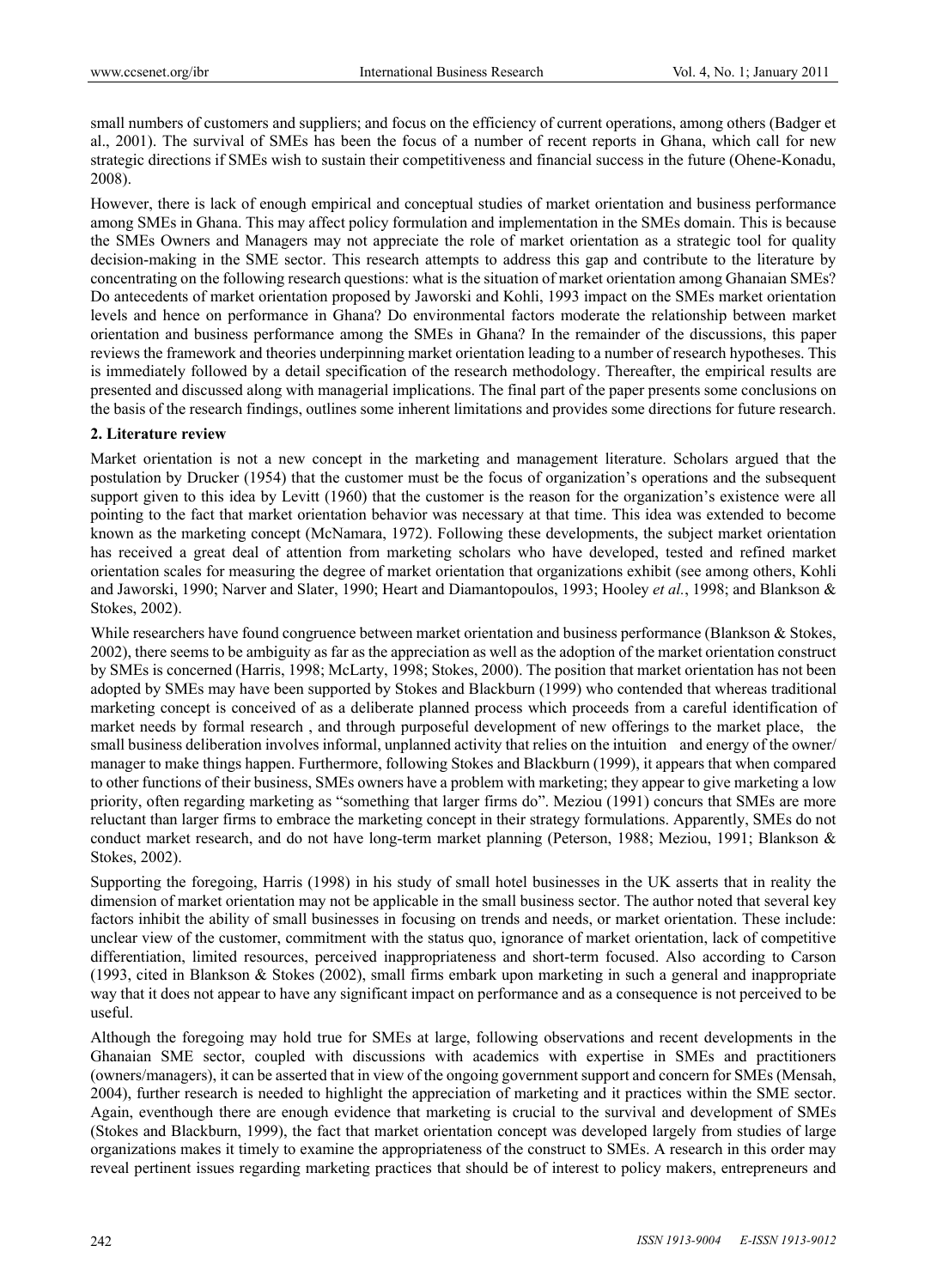researchers interested in the SMEs sector. It must be noted here that Hills (1999) has observed that marketing and entrepreneurship largely determine the fate of entrepreneurs and SMEs around the world.

In Ghana, available data from the Registrar General indicates that 90% of companies registered are micro, small and medium enterprises. This target group has been identified as the catalyst for the economic growth of the country as they are a major source of income and employment. Data on this group is however not readily available. The Ministry of Trade and Industry (MOTI), in 1998 estimated that the Ghanaian private sector consists of approximately 80,000 registered limited companies and 220,000 registered partnerships from which they came out with the following definitions: micro enterprises-those employing up to 5 employees with fixed assets not exceeding the value of \$10,000; small enterprises-employ between 6 and 29 employees with fixed assets of \$100,000; and medium enterprises-employ between 30 and 99 employees with fixed assets of up to \$1million. (Mensah, 2004).

# **3. Theoretical framework**

A market-oriented firm is one which successfully applies the marketing concept (Kohli & Jaworski, 1990; Pitt *et al*., 1996; Caruana *et al.,* 1999). According to Blankson and Cheng (2005), the marketing concept holds that the key to organizational success is through the determination and satisfaction of the needs, wants and aspirations of target markets. They noted that these must be pursued more effectively and efficiently than that of competitors and with the intention of achieving profitability and or satisfying objectives. From the strategic marketing literature, market orientation involves the use of superior organizational skills in understanding and satisfying customers (Day, 1990). In essence, market orientation is derived from the application of marketing concept and it requires firms to monitor rapidly changing customer needs and wants, determine the impact of these changes on customer satisfaction, increase the rate of product innovation, and implement strategies that build the firms' competitive advantages.

There has been increased interest in the market orientation construct in the past two decades. Following this development, many attempts have been made by researchers to appreciate its make-up resulting in the operationalization of its definition as a construct (Blankson *et al.*, 2006). Most definitions developed were derived from the conceptualization of both Kohli and Jaworski (1990) or Narver and Slater (1990). Kohli and Jaworski (1990) compared the three core elements of market orientation as a philosophy to the perception of marketing practitioners and observed that market orientation has three components: the organization-wide generalization of market intelligence pertaining to current and future customer needs; dissemination of the intelligence across departments; and organization-wide responsiveness to this intelligence. According to the authors, this is based on customers' opinion and it includes the consideration of: exogenous market factors that affect customer needs and performance; and current and future needs of customers (Kohli & Jaworski, 1990). In the same fashion, Narver and Slater (1990) postulated that market orientation has three components namely: customer orientation, which involves understanding target customers and effectively deploying the skills and resources of the firm to satisfy customer by creating superior value; competitor orientation, which has to do with creating superior value through understanding the principal competitors' short-term strength and weaknesses and long-term capabilities and strategies; and inter-functional coordination, which involves getting all business functions working together to provide superior value (Narver  $\&$ Slater, 1990; Slater & Narver, 1994).

Since market orientation is viewed as part of organizational culture (Narver & Slater, 1990) or processes (Kohli & Jaworski, 1990), it may be facilitated or hampered by internal factors (Jaworski & Kohli, 1993; Harris, 2000; Harris &Ogbonna, 2001). For this latter assertion, Kohli and Jaworski (1990) in their conceptual study proposed three categories of organizational factors (top management, interdepartmental dynamics and organizationwide systems) that determine the level of market orientation in any organization. The critical role of management in fostering a market orientation has appeared in several studies (Webster, 1988; Kohli & Jaworski, 1990). These studies viewed management as highly influential on customer focus, interfunctional coordination and intelligence responsiveness. For instance, Kohli and Jaworski (1990, p. 7) state that "the commitment of top managers is an essential prerequisite to a market orientation". Thus, Harris and Ogbonna (2001) proclaimed that management behaviour is the key barrier to developing a market-oriented culture in an organization. Lear (1963, p.54) states that a market orientation, while 'better suited to the customer', creates complications in terms of structure. Ruekert (1992) analyzed organizational process as a barrier to market orientation and advised that the degree to which an organization can increase its market orientation is inextricably linked to the organizational structures, systems and processes created to sustain them. Briefly, certain characteristics of organizational structure such as low formalization and limited centralization facilitate the development of market orientation and vise versa (Jaworski & Kohli, 1993). Related to this, Webster (1988) argued that the key to developing a market-driven, customer oriented business lies in how managers are evaluated and rewarded. Years later, Ruekert (1992, p. 238) substantiated Webster's (1988) argument when he finds that the extent of organizational market orientation is "positively associated with organizational practices in recruiting, training and rewarding of personnel". Additionally, several researchers have shown that the implementation of market orientation is greatly influenced by interdepartmental connectedness and conflict (Levitt, 1969 Jaworski & Kohli,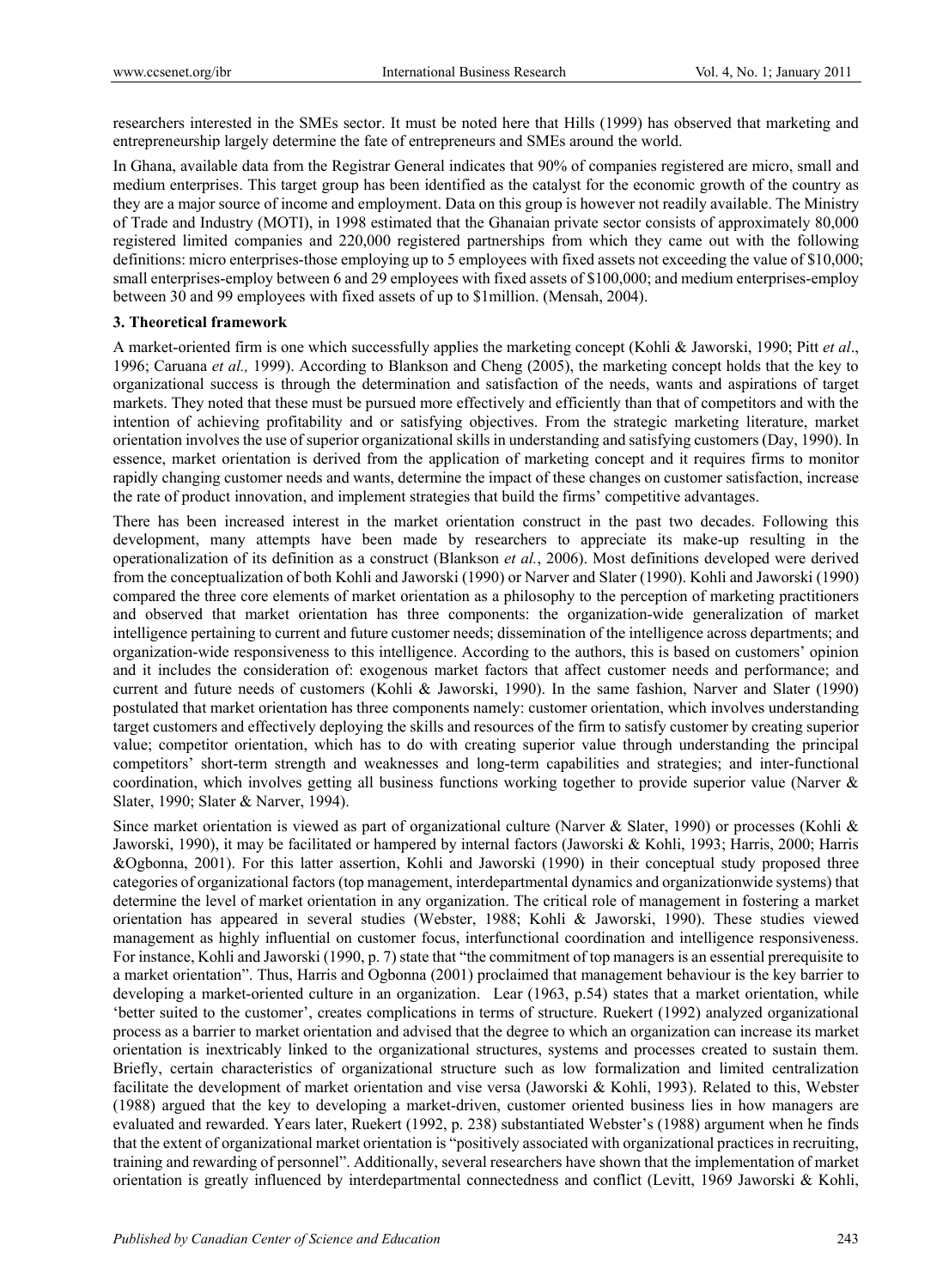1993; Harris & Piercy, 1999; Pulendran *et al*., 2000). Interdepartmental connectedness promotes interfunctional coordination leading to more frequent communication which is likely to enable the dissemination of collected market intelligence and facilitate a timely market focused response (Harris & Piercy, 1999; Pulendran *et al*., 2000). On other hand, interdepartmental conflict inhibits communication across the departments of an organization, reducing interfunctional performance, and consequently inhibiting timely response to market needs which are in the core of the market orientation processes.

Indeed, market orientation has long been associated with higher result in terms of business profitability (Narver & Slater, 1990) as well as success in the market place (Jaworski & Kohli, 1993). Other studies have shown that market oriented organizations are likely to experience improved levels of employee satisfaction, esprit de corps and organizational commitment (Ruekert, 1992; Jaworski & Kohli, 1993). However, there is recognition in literature that a firm may not reap the full benefits of market orientation in the presence of external factors such as decreasing competition, market stability, and turbulent technological conditions (Kohli & Jaworski, 1990; Narver & Slater, 1990; Jaworski & Kohli, 1993; Slater & Narver, 1994b). The main thrust of studies into the effect of external factors on the market orientation-performance relationship is that while external factors increase market uncertainties, the generation of, and response to, market intelligence are essentials to face market uncertainties. In this regard, research has shown that under circumstances of high market uncertainties, spending resources for market-oriented activities is worthwhile; but, under situations of stable market, technological and competitive environments, expending resources for market-oriented activities would be superfluous (Dwaire *et al*., 2007).

It appears that most studies focusing on market orientation were conducted in the developed western countries using data on large organizations. But the potential of SMEs, confronting many problems, to resist the implementation of the marketing concept were noted in the review. Given that it is ambiguous whether these market orientation frameworks developed largely through studies of large organizations from developed countries (Blankson & Stokes, 2002; Keskin, 2006) are indeed applicable to SMEs, particularly those from developing countries, the model of the relationship between market orientation and its antecedents (or determinants) and consequences needs investigation in the SMEs sector. More specifically, a research in this order in Ghana is scant despite the increasing importance of SME in the Ghanaian economy. Building on this argument, the present study tests the applicability and the robustness of the market orientation model among Ghanaian SMEs following an adaptation of the Narver and Slater's (1990) and Jaworski and Kohli's (1993) frameworks as underpinned in Figure 1 (see appendix). The model is based upon the three research questions the study is set up to address.

# **4. Methodology**

#### *4.1 Sampling the population*

The study employed a convenience sample of managers and business owners in the SME domain within the cities of Accra and Tema. The sample has been restricted to these two cities in view of the fact that most businesses in Ghana are situated within the two cities. This is in line with some studies that were conducted using a state (see Blankson  $\&$ Cheng, 2005; Blankson et al., 2006). The sample frame from which the population of SMEs is drawn was obtained from a database held by the National Board for Small Scale Industries (NBSSI) and the Association of Ghana Industries (AGI). These SMEs were operating in service and manufacturing. The final pool of SMEs to whom questionnaire were sent totaled 600. Eventually, only 191 (constituting 31.83% response rate) useable questionnaires were returned by the respondents. After comparing the responses of the early and late respondents, on a number of characteristics, no significant different was found suggesting that the sample is free from response bias. The sample size and the response rate are consistent with related studies. For instance, Blankson and Cheng (2005) sampled 500 and had 21% response rate.

### *4.2 Measurement of research constructs*

This study sought to assess the causal links between market orientation and business performance. Scale measures were adopted from both Narver and Slater (1990) and Jaworski and Kohli's (1993) constructs. The adoption of these two popular scales in a single study is not a new thing. For instance, Farrel and Oczkowski (1997) adopted the MKTOR (Narver and Slater's, 1990) and MARKOR (Kohli *et al*., 1993) measures in their study in Australia. Also, Hinson *et al*. (2008) adopted the two scales in their study of market orientation in Ghana. The questionnaire was divided into five different sections. Section one examine the market orientation of the sample. Section two addresses the antecedent to market orientation. The items under section three sought to measure some performance variables. Moderating factors were explored in section four and section five contains some control variables.

In line with Narver and Slater (1990), the market orientation scale was assigned 15 items and each was measured using a seven-point Likert type scale. Similarly, four performance variables were adopted from Narver and Slater's work and were measured with the aid of a five-point Likert type scale. Following Jaworski and Kohli (1993), the antecedent variables had 50 items and 17 items were assigned to the moderating variables. A five-point ranking scale was used in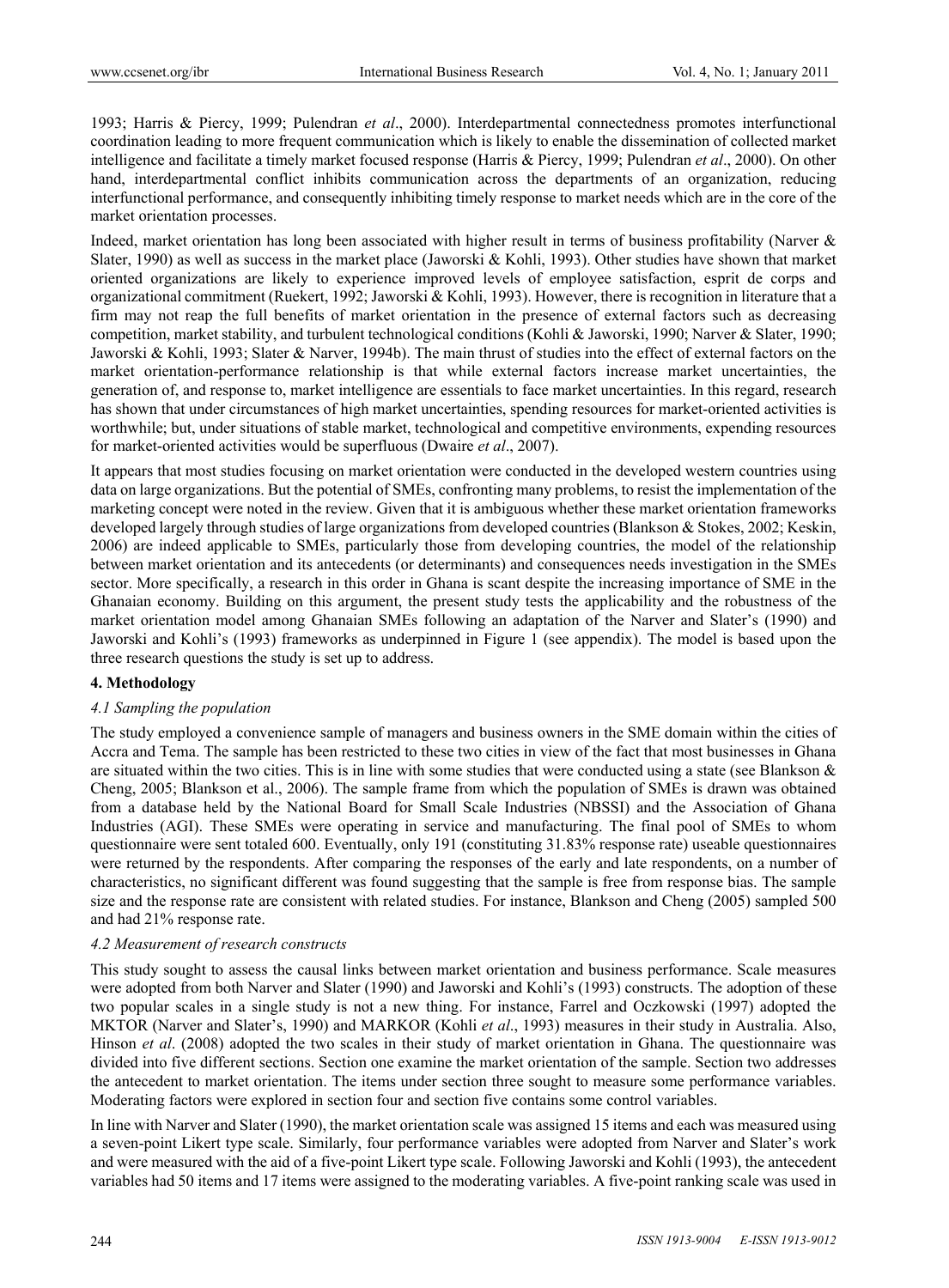measuring both antecedent and moderating variables. To ensure the robustness of the business performance model, three items (size, age and sales turnover) were included as control variables in order to minimize specification bias.

# *4.3 Reliability*

At this point it was a matter of necessity that reliability analysis was conducted on all the multi-items scales to check the internal consistency of the scales. This study adopted a cut off of 0.5 for cronbach's coefficient following Nunnally (1978). Using 0.5 as the cut off is not without precedent; it has been adopted in related studies (Blankson & Stoke, 2002; Blankson & Cheng, 2005). Reliability results have been presented in Table 1 below. Reliability test for performance, market orientation and centralization (alpha values of 0.838, 0.871 and 0.823 respectively) using the original number of items from the studies of Narver and Slater (1990) and Jaworski and Kohli (1993) resulted into higher degree of internal consistency of these scales. As for formalization, reward system, market turbulence and competitive intensity, the reliability test (alpha values of 0.685, 0.695, 0.562 and 0.661) was relatively moderate, but acceptable since alpha value for each is well above the adopted cut-off point of 0.5 (Nunnally, 1978). In accordance with Hair *et al.* (1998), this is acceptable. On the contrary, the reliability test for management risk averse, inter-functional conflict, interconnectedness, top management emphasis, organizational commitment and technological turbulence scales using the original number of items from the original studies recorded weak and unacceptable values for cronbach's coefficient (values are below the 0.5 cut-off point).

To improve the internal consistency of these scales and to make them reliable for use in this study, one or two of the items were dropped. This resulted into better as well as acceptable values for cronbach's coefficient for most of these scales (see table 1). For example, using the original number of items reported in Jaworski and Kohli's (1993) study, the multi item scale "management risk averse" had cronbach's alpha of 0.447. After reducing the items from 6 to 5, this value improved to 0.647.These notwithstanding, interconnectedness and technological turbulence never generated acceptable cronbach's coefficients and as such have been dropped in the remainder of this analysis. Dropping a scale is not without precedent, Dwairi et al. (2007) in their study of market orientation in Jordan eliminated interdepartmental conflict because it had a low reliability coefficient. Accordingly, interdepartmental connectedness and technological turbulence are eliminated from further analysis in this current study.

# *4.4 Models*

The three regression equations below were estimated to test the hypotheses.

 $Y = \alpha + \beta_1 MO + \beta_2 S + \beta_3 A + \beta_4 ST + \varepsilon$  (1)  $MO = \alpha + \beta_1 MRA + \beta_2 ICF + \beta_3 ICN + \beta_4 FM + \beta_5 CS + \beta_6 RS + \beta_7 IMF + \beta_8 OrC + \varepsilon$  (2)

$$
Y = \alpha + \beta_1 MO^* MT + \beta_2 MO^* CI + \beta_3 MO^* TT + \varepsilon \tag{3}
$$

Note:

Y- Performance,

MO- Market orientation,

S- Size of the firm,

A -Age of the firm,

ST- Sales turnover,

MRA- Management risk aversion,

ICF- Inter-functional coordination,

ICN-Inter-functional conflict,

FM –formalization, CS –centralization,

RS- Reward system,

OrC- Organizational Commitment,

TME- Top Management Emphasis,

MO\*MT-Market orientation x Market Turbulence,

MO\*CI – Market orientation x Competitive Intensity,

 $β$ - Coefficients, and

 $\alpha$ - Constant.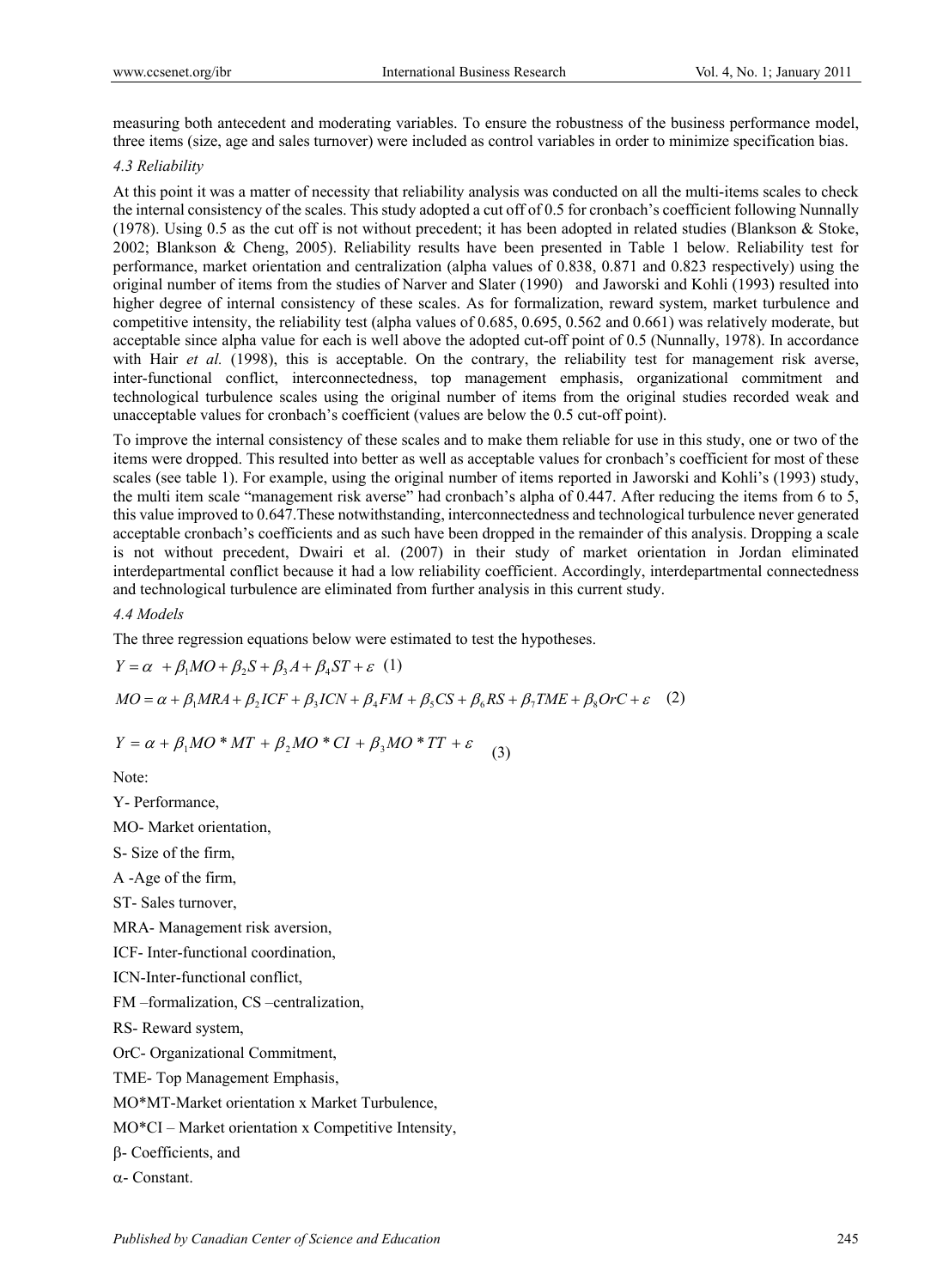# **5. Results and analysis**

## *5.1 Demography*

It is witnessed from Table 2 that majority of SMEs are into services. In other words, while 57.61 percent of the sample is in the services sector, only 42.29 percent are in the manufacturing sector. This confirms the dominance of the service sector as far as SMEs in Ghana are concerned. The reported results also show that in terms of the type of product traded, overwhelming majority (about 78 percent) of SMEs trade in soft goods. This is not surprising in view of the fact that most hard goods are capital expenditure items requiring huge capital outlay which SMEs in themselves cannot raise.

It is observed that the sample is consistent with the literature's definition of Ghanaian SMEs. The reported result indicates an average number of employees of 49 (approximately) with the average dispersion around this value being steady at 15.33. According to Mensah (2004), Ghanaian SMEs employ between 6 and 99 workers. In this regard, the sample is largely consistent with the literature's definition of SMEs in Ghana. Furthermore, it was observed that, on the average, sampled SMEs have been in operation for about 16 years. With a relatively wide standard deviation of 19.47, it can be asserted that the SME sector is still growing thereby highlighting the fact that the number of SMEs is increasing. Another important observation is that, on the average, change in sales turnover is recording increases annually across SMEs. With this observation, the significance of the SMEs sector in the Ghanaian economy in terms of income generation is reinforced. Put differently, income tax from SMEs could be increased annually due to increase in their annual sales assuming much of the increase is turned into operating income.

### *5.2 Regression Analysis*

There is a significant positive relationship between market orientation and business performance ( $r= 0.251$ ,  $p\le 0.1$ ). That is, to achieve superior outcome in business, SMEs' practitioners need to operate on customer lead approach, be competitor orientation, and strengthen inter-functional integration. Although this result was significant, it needs to be emphasized that size, age and sales turnover of the sample firms have some level of influences on their business performance (refer to Table 3 under appendix). They are however dropped from the remaining analysis since there were only used to avoid specification bias.

In Table 4, it is observed that top management risk aversion has a significant negative relationship with market orientation ( $r=-0.232$ , at  $p\leq .01$ ). In other words, among the sampled SMEs, market oriented activities cannot be developed unless top management displays less risk-aversion behaviour. Therefore, for Ghanaian SMEs to become market oriented, the attitude of owner-managers must favour calculated risk-taking. Top management emphasis is found to be positively (0.343) and significantly ( $p \le 0.01$ ) related to market orientation. This finding resonates Kohli and Jaworski's (1990); Jaworski and Kohli's (1993); Kuada and Buasti's (2005); and Dwaire et al.'s (2007) findings on this antecedent variable. Therefore, without the emphasis of owners/ managers it would be unlikely to commit necessary resources for SMEs to pursue market oriented activities. Owners/top managers shape the direction and values of their organizations (Webster, 1988); hence, owners/ managers of Ghanaian SMEs must provide the resources and strategic direction for SMEs to operate on market oriented principles.

It is observed (see Table 4) that the lesser the inter-functional conflict, the greater the market orientation of SMEs. That is, inter-functional conflict related negatively with market orientation. But this influence is never significant statistically. By implication, Ghanaian SMEs can have some wrangling yet market orientation will continue to grow, a finding that is inconsistent with the postulations in the literature (Kohli & Jaworski, 1990). Similarly, reward system has no significant impact on the market orientation culture of SMEs. The analysis shows that market orientation tends to relate negatively, although insignificantly, with reward system  $(r=0.121)$ . With this kind of conflicting result, it is difficult to make any firm statement on the role of market-based reward system in the market orientation of the sample.

Furthermore, it is found that organizational commitment relates directly with market orientation  $(r=0.029)$ , highlighting that increased organizational commitment towards market oriented activities will increase the generation of, dissemination of, and response to, market intelligence among SMEs. But this relationship has no statistical significance perhaps an indication that small firms, in particular, need not have commitment from all workers to be market oriented. This may have reinforced the fact that general commitment needs to come from the owner/ manager, who is in most cases the "jack of all trade". Lastly, on the determinants of market orientation, the regression results provides a significant positive relationship between centralization and market orientation ( $r=0.196$ ,  $p\leq .05$ ). In other words, centralized organizational structure is cherished among Ghanaian SMEs studied. While scholars (e.g. Ruekert, 1992; Webster, 1988) advocate that organizations must be less centralized to enhance market oriented cultures within, SMEs viewed centralization as crucial for the development and implementation of greater market orientation in their organizations. These results may not be surprising in that, for instance, the small business deliberation of the market place involves informal, unplanned activity that relies on the intuition and energy of the owner-manager to make things happen (Stokes & Blackburn, 1999).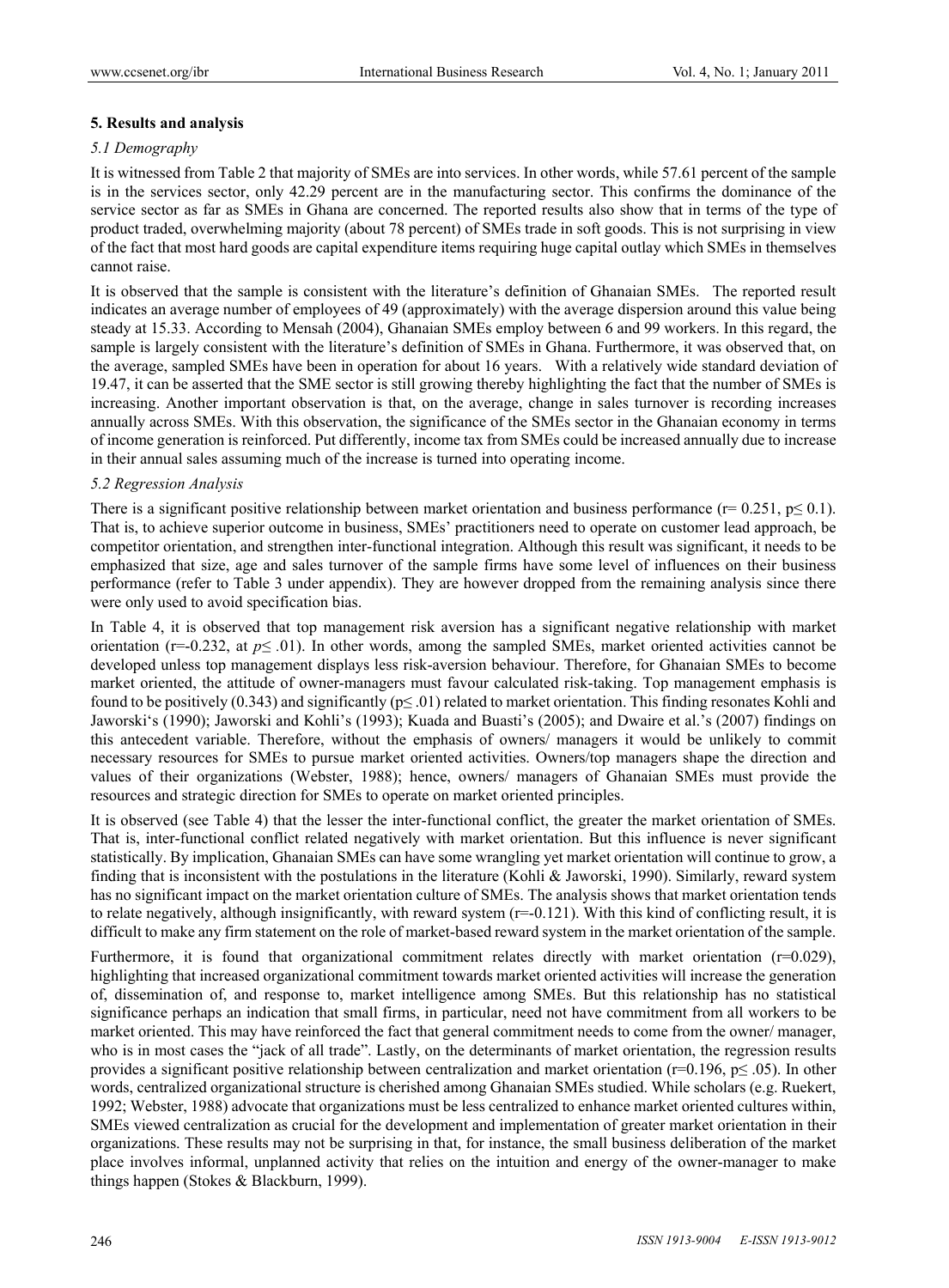Regression results in Table 5 also demonstrate that the Ghanaian business environment moderates the strength of the market orientation-performance relationship reported for the SMEs studied. In specific terms, the results suggest that the existence of strong competition leads to an even greater relationship between market orientation and performance of sampled SMEs (r=0.345). Similarly, stronger market turbulence in the SMEs sector generates stronger relationship between market orientation and performance of SMEs  $(r=0.197)$ . However, only the coefficient of the interacted market orientation-competitive intensity is significant at p≤ .1. By implication, under condition of severe competition, the need for Ghanaian SMEs to be more market oriented becomes a key issue, as it provides a mean for firms to focus on activities that lead to the development quality products and service to enhance customer satisfaction and customer loyalty. Indeed, it is argued that in turbulent competitive markets, market orientation may be the saviour for stressed organizations (Harris & Ogbonna, 2000). However, the results suggest that SMEs should be less customer focus where the market is witnessing high rate of change in the customer needs and preference, contradicting Kohli and Jaworski's (1990) proposition. This may be attributed to the fact that in Ghana, like in most developing African countries, demand for goods and services outstrips supply and customers preference, although changes in small units, does not dictate the way business is done, especially among Ghanaian SMEs who are noted for poor marketing skills (Mensah, 2004).

### **6. Conclusions**

This study validates previous scholars' assertions about the relationship between market orientation and performance with a focus on the SMEs sector in Ghana. Despite the lack of agreement on the appropriateness of the market orientation construct developed and tested principally on studies of large firms to small and medium scale enterprises (SMEs), this study demonstrates that when applied by an SME, market orientation will positively influence its level of performance in business. That is the higher the level of market orientation, the greater the level of performance in Ghanaian SMEs, consistent with the overriding proposition of the literature that increased market orientation lead to higher firm performance (Narver & Slater, 1990; Slater & Narver, 1994; Agarwal *et al*., 2003; Green Jr. *et al.*, 2005; Dwairi *et al*., 2007; Low *et al.*, 2007).

In determining what factors would account for the market orientation of the Ghanaian SMEs internally, eight antecedents of market orientation were evaluated. While one of the variables (interconnectedness) could not be tested because the scale was very weak, four of the variables were supported and three unsupported. The results indicate that the power of top-management emphasis on market orientation is substantial across SMEs studied. Following Dwairi *et al*. (2007), all replications have been consistent with this relationship as such, top managements are crucial for Ghanaian SMEs to be market-oriented. Same can be said of management risk aversion, formalization and centralization; they pose considerable influence on market orientation behaviour of Ghanaian SMEs. However, as determinants of market orientation, organizational commitment, inter-functional conflict and reward system are not completely decisive. This study found these three to have no significant roles in the development of market orientation among the sampled Ghanaian SMEs.

Only two of the environmental factors were tested with technological turbulence dropped due to weakness in the scale. This study found that the degree of competition in the industry has substantial influence on the importance of market orientation to the performance of SMEs studied. On the other hand, similar to prior empirical studies (Kuada & Buatsi, 2005; Dwairi *et al.,* 2007), this study also found that eventhough market turbulence plays some role in the market orientation model, the nature of this role is not clear. For that matter, no firm conclusion can be drawn regarding how market turbulence would shape the importance of market orientation to Ghanaian SMEs.

Unlike a single industry analysis, the disadvantage of this multi-industry study is that the study lacks a focus on a single industry that could have provided a deeper knowledge and understanding of an industry's appreciation of market orientation and its relation to business performance. For future studies, a logical concentration on a single industry such as manufacturing or service might help to facilitate uniformly stronger support from management of the few SMEs in the industry, and to attain easy access to multiple, and knowledgeable raters within the few SMEs selected. Again, much emphasis was given to the external generalizability of the findings other than internal validity. For this reason, a large number of SMEs were sampled across different industries and this made it impossible to detail the investigation of each SME visited so that internal validity would not be overlooked much as we place emphasis on external generalizability. To deal with this, it is proposed that future research on this study may use multiple respondents from each SME. In this regard, researchers might segregate the target SMEs into their various industries. By this, objective correlates of market orientation would be developed and would increase confidence in the measures as well as reducing the concern about method variance, which accompanies most survey research.

### **Acknowledgement**

The researcher would like to acknowledge the financial support toward this current study by the research and conferences committee of the University of Ghana Business School, University of Ghana, Legon, Accra, Ghana.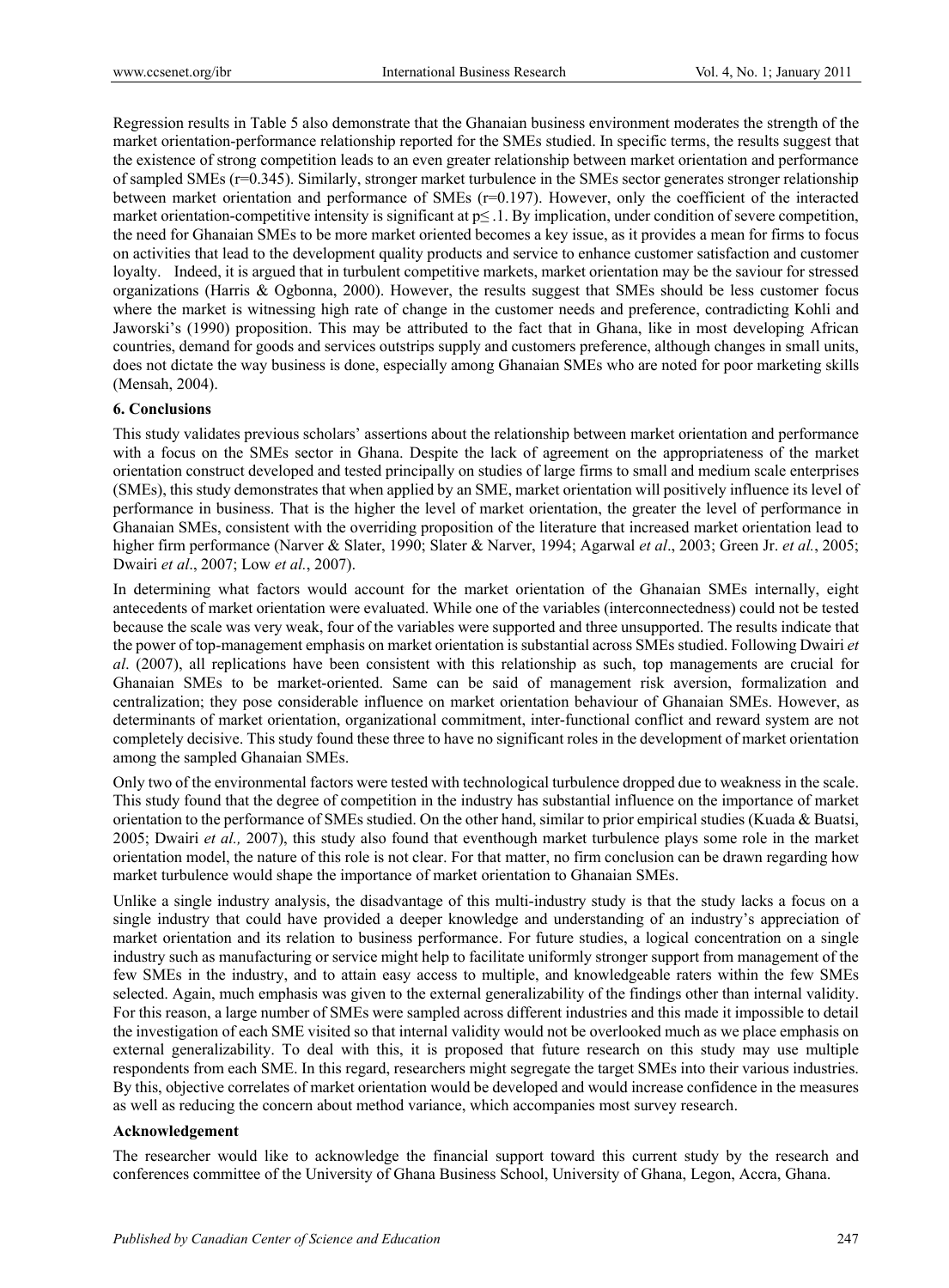### **References**

Abor, J. and Biekpe, N. (2005). "Corporate Governance, Ownership Structure and Performance of SMEs in Ghana: Implications for Financing Opportunities", *Corporate Governance,* 7, 3, 288-300.

Agarwal, S., Erramill, M. and Dev, C. (2003). "Market orientation and performance in service firms: role of innovation", *Journal of Services Marketing,* 17, 1, 68-82.

Aggarwal, N. and Singh, R. (2004). "Market Orientation in Indian Organizations: An Empirical Study", *Marketing Intelligence and Planning,* 22, No.7, 700-715.

Appiah-Adu, K. and Ranchhod, A. (1998). "Market Orientation and Performance in the Biotechnology Industry: An Exploratory Empirical Analysis", in Appiah-Adu (Ed) *Strategic Orientation and Business Performance*, 154-178, Graphic Packaging Limited, Ghana.

Badger, I.C., Mangles, T. and Sadler-Smith, E. (2001). "Organizational learning styles, competencies and learning systems in small, UK manufacturing firms", *International Journal of Operations & Production Management*, 21, 1417-32.

Beamish, P., Craig, R. and McLellan, K. (1993). "The Performance Characteristics of Canadian versus UK Exporters in Small and Medium sized Firms", *International Management Review,* 33, 121-37.

Becherer, R. C., Halstead, D. and Haynes, P. (2003). "Marketing orientation in SMEs: effects of the internal environment", *New England Journal of Entrepreneurship*, 6, 1, 13-22.

Blankson, C. and Cheng, J.M.S. (2005). "Have small businesses adopted the market orientation concept? The case of small businesses in Michigan", *Journal of Business and Industrial Marketing*, 20, 6, 317-30.

Blankson, C. and Stokes, D. (2002). "Marketing practices in the UK small business sector", *Marketing Intelligence & Planning*, 20, 49-61.

Blankson, C., Motwani, J.G. and Levenburg, N.M. (2006). "Understanding the patterns of market orientation among small businesses", *Marketing Intelligence and Planning*, 24, 6, 572-590.

Carson, D. (1993). "A philosophy for marketing education in small firms", *Journal of Marketing Management*, 9, 2,189-204.

Carson, W. and Gilmore, A. (2000). "SME marketing management competencies", *International Business Review*, 9, 363-82.

Caruanna, A., Pitt, L. and Berthon, P. (1999). "Excellence-market oriented link: some consequences for service firms", *Journal of Business Research*, 44, 5-15.

Day, G.S. (1990). *Market driven strategy*; *Processes for creating value*. New York Free Press.

Drucker, P. (1954). "The Practice of Management", Harper & Row, New York, NY.

Dwairi, M., Bhuian, S. and Turkus, A. (2007). "Revisiting the pioneering market orientation model in an emerging economy", *European Journal of Marketing*, 41, 7/8, 713-721.

Elg, U. (2003). "Retail orientation: A preliminary framework", *International Journal of Retail and Distribution Management,* 31, 2,107 – 117.

Esteban, A., Millan, A., Molina A., and Martin-Consuegra, D., (2001). "Market Orientation in Service": A Review and Analysis", *Journal of Marketing,* 36, 9/10,1003-1021.

Farrell, M.A. and Oczkowski, E. (1997). "An analysis of the MKTOR and MARKOR measures of market orientation: an Austrailian perspective", *Marketing Bulletin*, 8, 30-40, available at: www.marketingbulleting.com or http://marketing-bulleting. Massey.ac.nz

Green, K. W. Jr., Inman, R. A., Brown G., and Wilis, T. H. (2005). "Market Orientation: Relation to Structure and Performance", *Journal of Business & Industrial Marketing*, 20. 6, 276-84.

Greenley**,** G. E. (1995). "Market Orientation and Company Performance: Empirical. Evidence from UK Companies", *British Journal of Management*, 6, 1-13.

Guo, C. (2002). "Market orientation and business performance: A framework for service organizations", *European Journal of Marketing,* 36, 9/10,1154-1163.

Hair, J.F. Jr, Anderson, R.E., Tatham, R.L. and Black, W.C. (1998). *Multivariate Data Analysis*, 5th ed., Prentice-Hall, Englewood Cliffs, NJ.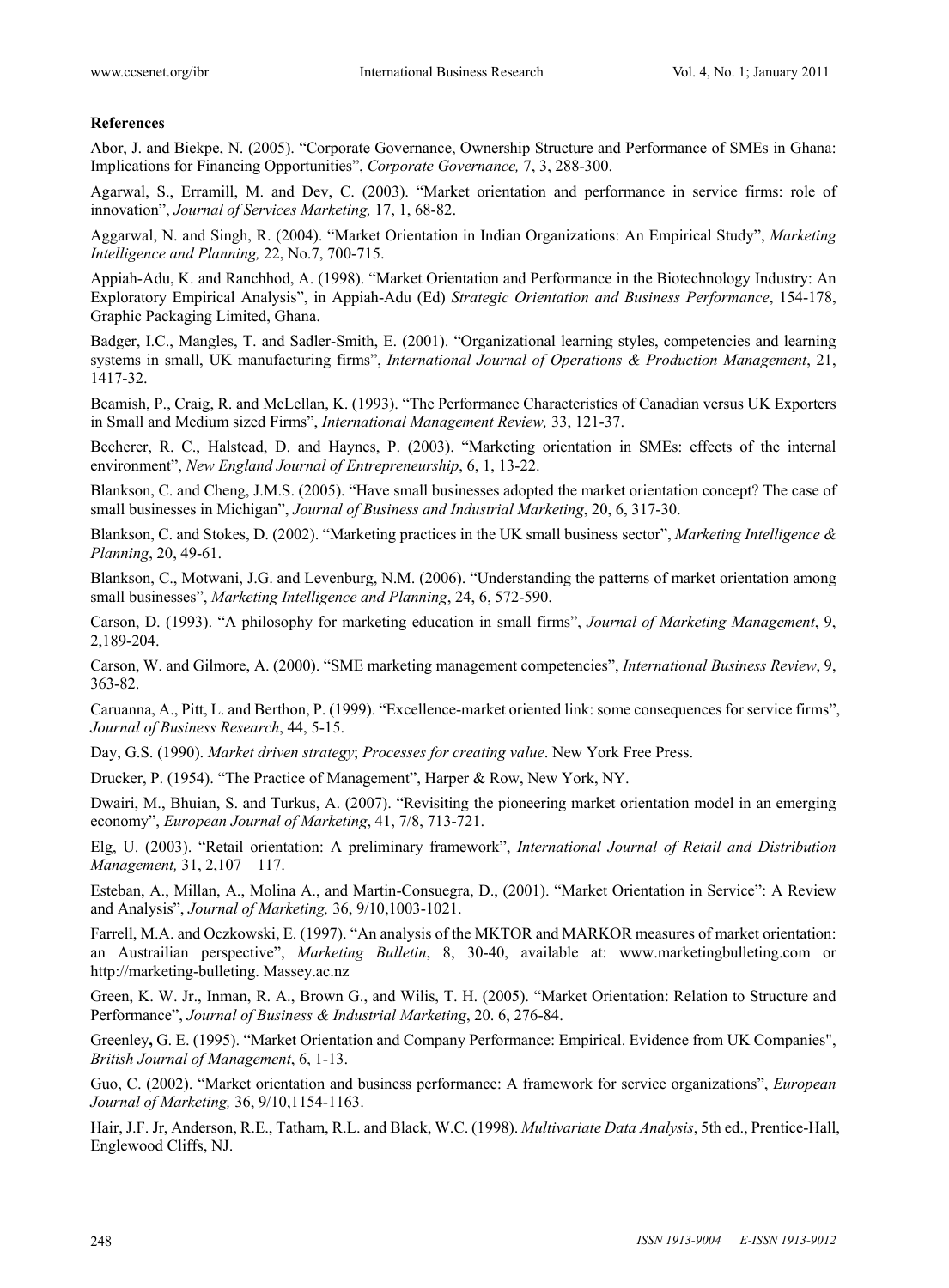Harris, C. (2000). "The organizational barriers to developing market orientation" *European Journal of Marketing*, 34, 5/6, 598-624.

Harris, C. (1998). "The obstacle to developing market orientation: a study of small hotels", *Proceedings of the Academy of Marketing Conference*, Sheffield University, Sheffield, July 8-10, 612-3.

Harris, L.C. and Ogbonna, E. (2001) "Leadership Style and Market Orientation: An Empirical Study", *European Journal of Marketing,* 35, 5/6, 744-764.

Harris, L.C. and Piercy, N. (1999). "Management Behaviour and Barriers to Market Orientation in Retailing Companies", *The Journal of Service Marketing,* 13, 2, 113-131.

Heart, S. and Diamantopoulos, A. (1993)."Linking market orientation and company performance: preliminary work on Kohli and Jaworski's framework", *Journal of Strategic Marketing*, 1, 2, 93-122.

Hills, G.F. (1999). "An inaugural commentary for the Journal of Research in Marketing & Entrepreneurship", *Journal of Marketing and entrepreneurship*, 1, 1, 5-7.

Hinson, R., Kastner, A. Ofori, D and Mahmoud, A (2008). "Market Orientation and Export Performance; A Ghanaian Study", *AJBER*, 3, 2&3, 62-91.

Hooley, G., Cox, T., Fahy, J., Shipley, D., Beracs, J., Fonfara, K. and Snoj, B. (1998). "Market Orientation in the transition economies of Central Europe", *Procedings of the 27th EMAC Conference*, Track 5, Stockholm, May 20-23, 479-98.

Jaworski, B. and Kohli, A. (1993). "Market Orientation: Antecedents and Consequences", *Journal of Marketing,* 57, 53-70.

Keskin, H. (2006). "Market orientation, learning orientation, and innovation capabilities in SMEs: An extended model", *European Journal of Innovation Management,* 9, 4, 396-417.

Kohli, A. and Jaworski, B. (1990). "Market Orientation: The Construct, Research Propositions, and Managerial Implications", *Journal of Marketing,* 54, 2, 1-18.

Kuada, J. and Buatsi, S. (2005). "Market orientation and management practices in Ghanaian firms: Revisiting the Jarworski and Kohli framework", *Journal of International Marketing,* 13, 1, 58-73.

Lear, R.W. (1963). "No Easy Road to Market Orientation", *Harvard Business Review,* 41, 5, 73-80.

Lee, K., Lim, S., Guan, H. and Tan, S.J. (1999). "Dealing with resource disadvantage: generic strategies for SMEs", *Small Business Economics*, 12, 4, 299-311.

Levitt, I. (1960). "Marketing Myopia", *Harvard Business Review*, 38, 24-47.

Levitt, T. (1969). *The Marketing Mode,* McGraw-Hill, New York.

Low, R., Chapman, L. and Sloan, R., (2007). "Inter-relationship between innovation and market orientation in SMEs", *Managerial Research News,* 30, 12, 878-891.

Mahmoud, M.A., Kastner, A. and Yeboah, J. (2010). "Antecedents, environmental moderators and consequences of market orientation: A study of pharmaceutical firms in Ghana", *Journal of Medical Marketing*, 10, 3, 231–244.

McLartey, R. (1998). "Case study: evidence of a strategic marketing paradigm in a growing SME", *Journal of Marketing Practice: Applied Marketing Science*, 4, 4, 105-17.

McNamara, C.P. (1972). "The present status of the marketing concept", *Journal of Marketing*, 36, 1, 50-57.

Mensah, S. (2004). "A Review of SME Financing Schemes in Ghana", *A Presentation at the UNIDO Regional Workshop of Financing SMEs*, Accra, Ghana, March 15-16.

Meziou, F. (1991). "Areas of strength and weakness in the adoption of the marketing concept by small manufacturing firms", *International Small Business Journa*l, 29, 72-8.

Narver, J. and Slater, S. (1990). "The Effect of Market Orientation on Business Profitability", *Journal of Marketing,* 54, 4, 20-35.

Nunnally, J. (1978). *Psychometric Theory*, (2<sup>nd</sup> ed.). McGraw – Hill Publishing, New York.

Ohene-Konadu, N. (2008). "Northern Region gets \$119m support for SMEs", *Daily Graphic*, Accra, Ghana, April 11.

Osuagwu**,** L. (2006). "Market Orientation in Nigerian Companies", *Marketing Intelligence & Planning,* 24, 6, 608-631.

Ozer, A., Kocak, A. and Celik, O. (2006). "Determinants of market orientation in accounting firms", *Marketing Intelligence and Planning,* 24, 6, 591-607.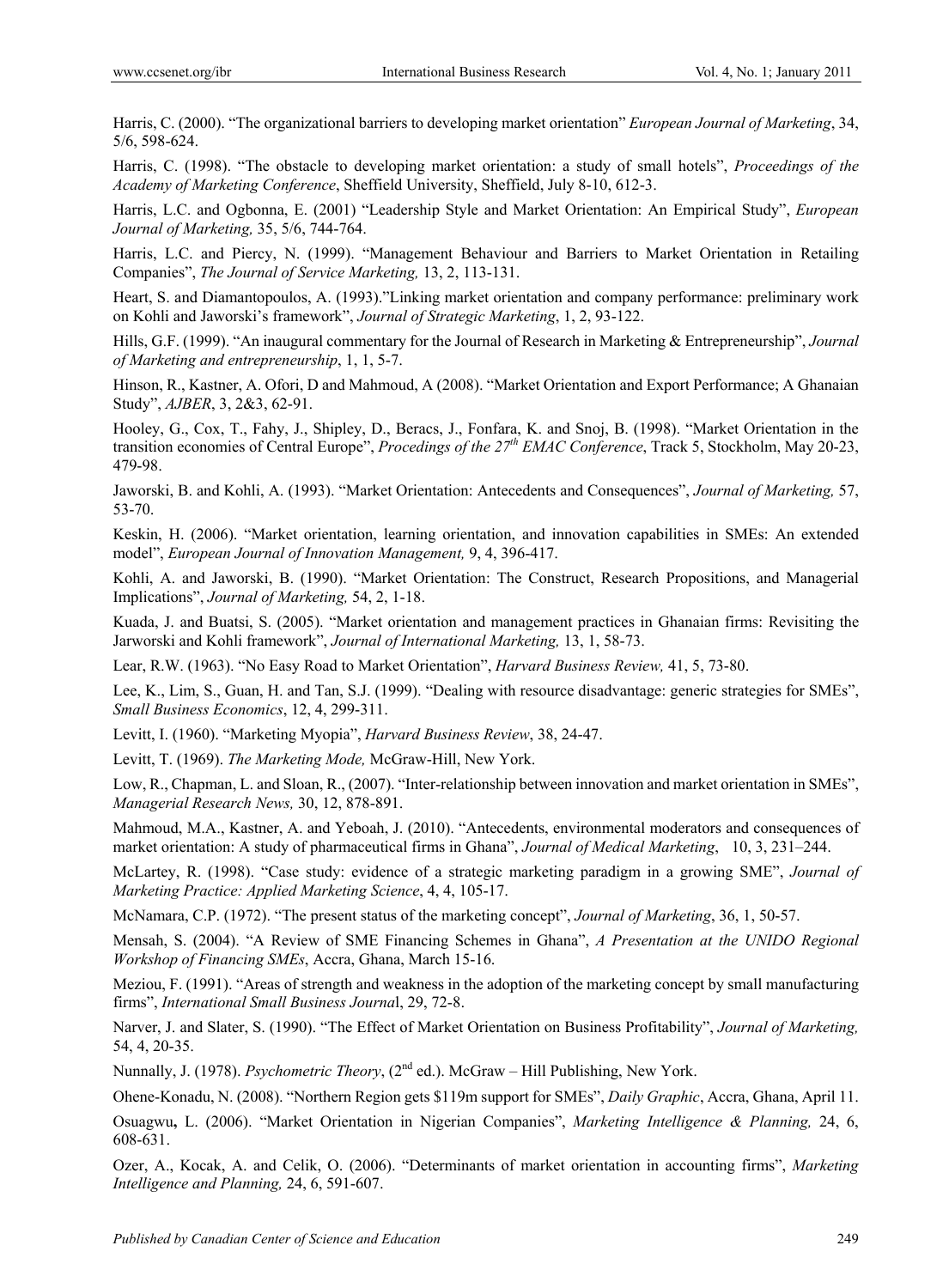Pelham, A. and Wilson, D. (1996). A Longitudinal Study of the Impact of Market Structure, Firm Structure, Strategy, and Market Orientation Culture on Dimensions of Performance" *Journal of the Academy of Marketing Sciences*, 24, 27-43.

Perry L. and Shao T. (2002). "Market Orientation and Incumbent Performance in dynamic Market" *European Journal of Marketing,* 36, 9/10, 1140-1153.

Peterson, R.T. (1988). "An analysis of new product ideas in small business", *Journal of Small Business Management*, 26, 25-31.

Pitt, L., Caruana, A. and Berthon, P. (1996). "Market Orientation and Business Performance: Some European Evidence, *International Marketing Review,* 13, 5-18.

Pulendran, S., Speed, R. and Widing II, R.E. (2000). "The Antecedents and Consequences of Market Orientation in Australia", *Australian Journal of Management,* 25, 2,119-144.

Ruekert, R. W. (1992). Developing a Market Orientation: An Organizational Strategy Perspective, *International Journal of Research in Marketing*, 9, 225-245.

Sen, B. (2006). "Defining market orientation for libraries", *Library Management,* 27, 4/5, 201-217.

Slater, S. and Narver, J. (1994). "Does Competitive Environment Moderate the Market Orientation Performance Relationship?", *Journal of Marketing,* 58, 2, 46-55.

Stokes, D. (2000). "Entrepreneurship marketing: a conceptualization from qualitative research", *Qualitative Market Research: An Internal Journal*, 3,1,47-54.

Stokes, D. and Blackburn, R. (1999). "Entrepreneurship: building for the future", *Working Paper Series*, Small Business Research Centre, Kingston University, UK.

Webster, F.E. (1988). "Rediscovering the Marketing Concept", *Business Horizons,* 31, 3, 29-39.

| Model                           | No. of Items | Cronbach's Alpha |
|---------------------------------|--------------|------------------|
| Performance                     | 5            | 0.838            |
| Market Orientation              | 15           | 0.871            |
| Management Risk Averse          | 5            | 0.647            |
| Inter-functional Conflict       |              | 0.712            |
| Interconnectedness              |              | 0.120            |
| Formalisation                   |              | 0.685            |
| Centralisation                  |              | 0.823            |
| Reward System                   | 6            | 0.695            |
| Top Management Emphasis         | 3            | 0.623            |
| Organisational Commitment       | 5            | 0.534            |
| Market Turbulence               | 6            | 0.562            |
| <b>Competitor Intensity</b>     | 6            | 0.661            |
| <b>Technological Turbulence</b> | 4            | 0.080            |

Table 1. Analysis of Internal Consistency

| ີ<br>Item/Statistic     | Frequency | Percentage $(\% )$ | Mean  | Std. Deviation |
|-------------------------|-----------|--------------------|-------|----------------|
| <b>Type of Business</b> |           |                    |       |                |
| Manufacturing           | 78        | 42.39              |       |                |
| Service                 | 106       | 57.61              |       |                |
| Total                   | 184       | 100                |       |                |
| <b>Type of Good</b>     |           |                    |       |                |
| Soft                    | 142       | 78.45              |       |                |
| Hard                    | 39        | 21.55              |       |                |
| Total                   | 100       | 100                |       |                |
| Size(S)                 |           |                    | 48.69 | 15.36          |
| Age $(AG)$              |           |                    | 15.73 | 19.47          |
| Change in ST            |           |                    | 2.78  | .53            |